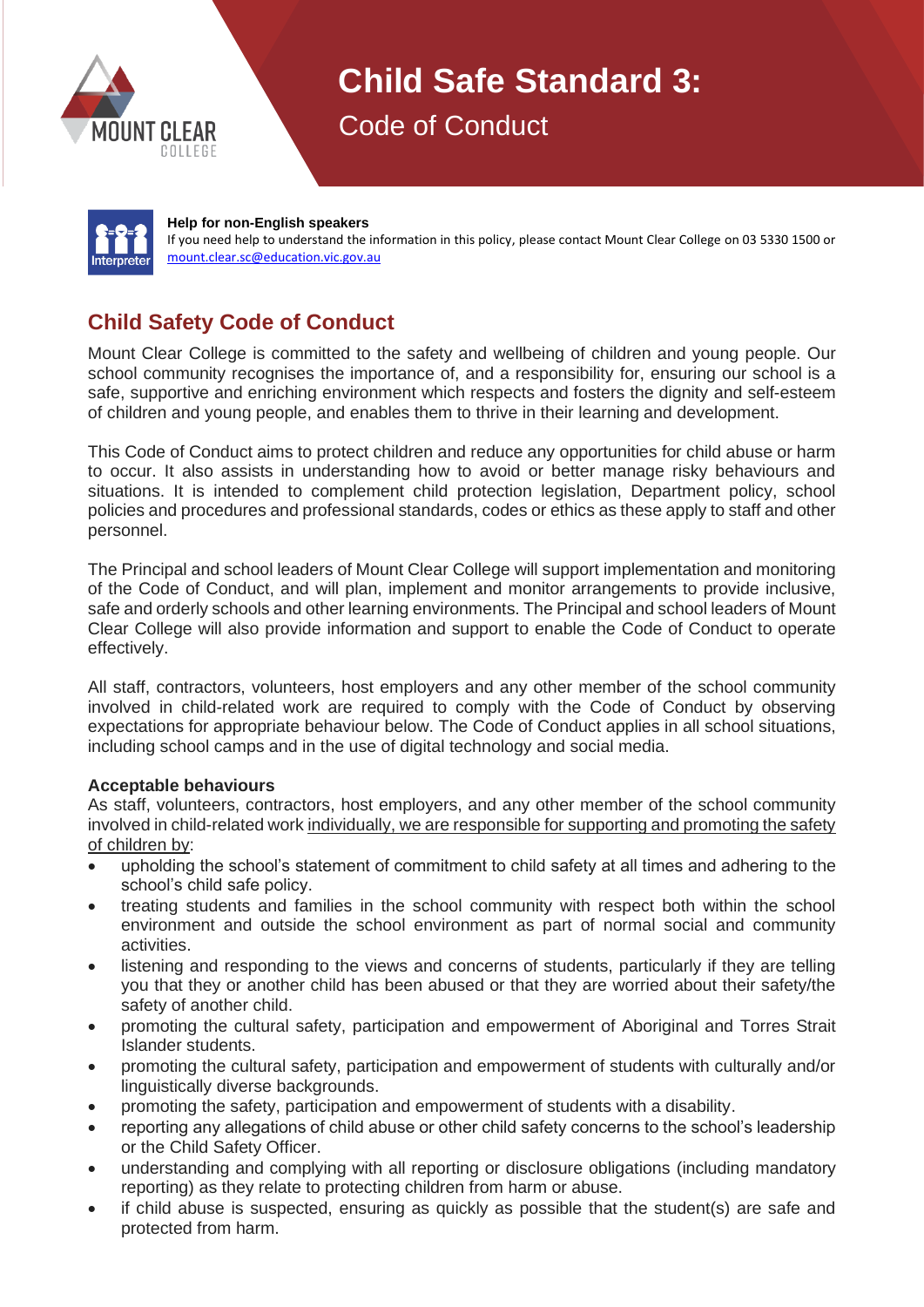#### **Unacceptable behaviours**

As staff, volunteers, contractors, host employers, and any other member of the school community involved in child-related work we must not:

- ignore or disregard any concerns, suspicions or disclosures of child abuse
- develop a relationship with any student that could be seen as favouritism or amount to 'grooming' behaviour (for example, offering gifts)
- exhibit behaviours or engage in activities with students which may be interpreted as abusive and not justified by the educational, therapeutic, or service delivery context
- ignore behaviours by other adults towards students when they appear to be overly familiar or inappropriate
- discuss content of an intimate nature or use sexual innuendo with students, except where it occurs relevantly in the context of parental guidance, delivering the education curriculum or a therapeutic setting
- treat a child unfavourably because of their disability, age, gender, race, culture, vulnerability, sexuality or ethnicity.
- communicate directly with a student through personal or private contact channels (including by social media, email, instant messaging, texting etc) except where that communication is reasonable in all the circumstances, related to school work or extra-curricular activities or where there is a safety concern or other urgent matter
- photograph or video a child in a school environment except in accordance with school policy or where required for duty of care purposes<sup>1</sup>
- in the school environment or at other school events where students are present, consume alcohol contrary to school policy<sup>2</sup> or take illicit drugs under any circumstances.

*This Code of Conduct was endorsed/approved by Mount Clear College School Council on 4th August 2020. For review if legislative or other changes require in the interim or no later than August 2024.*

# **If you believe a child is at immediate risk of abuse phone 000.**

I agree to adhere to this Code of Conduct:

| <b>Full Name:</b>                          |                            |
|--------------------------------------------|----------------------------|
| <b>Company or organisation (if applic)</b> | <b>Mount Clear College</b> |
| Signature:                                 |                            |
| Date:                                      | /2021                      |

| <b>Principal or Principal's Delegate</b> | Lynita Taylor or Julie Dodgshun |
|------------------------------------------|---------------------------------|
|                                          |                                 |

<sup>1</sup> PAL[: https://www2.education.vic.gov.au/pal/photographing-students/policy](https://www2.education.vic.gov.au/pal/photographing-students/policy) The policy says the school should get consent before taking and publishing photos of a student. This applies every time a photo is taken. The same policy applies for excursions and school activities.

<sup>&</sup>lt;sup>2</sup> PAL[: https://www2.education.vic.gov.au/pal/alcohol-school-events/policy.](https://www2.education.vic.gov.au/pal/alcohol-school-events/policy) The policy says the school must obtain school council approval before alcohol can be consumed on school grounds or at a school activity. The policy says staff members should not consume alcohol during camps and excursions. It is silent on whether they can consume alcohol at other school events where students are present, this is a matter that the school needs to decide upon – draft text is provided in the guidance fact sheet